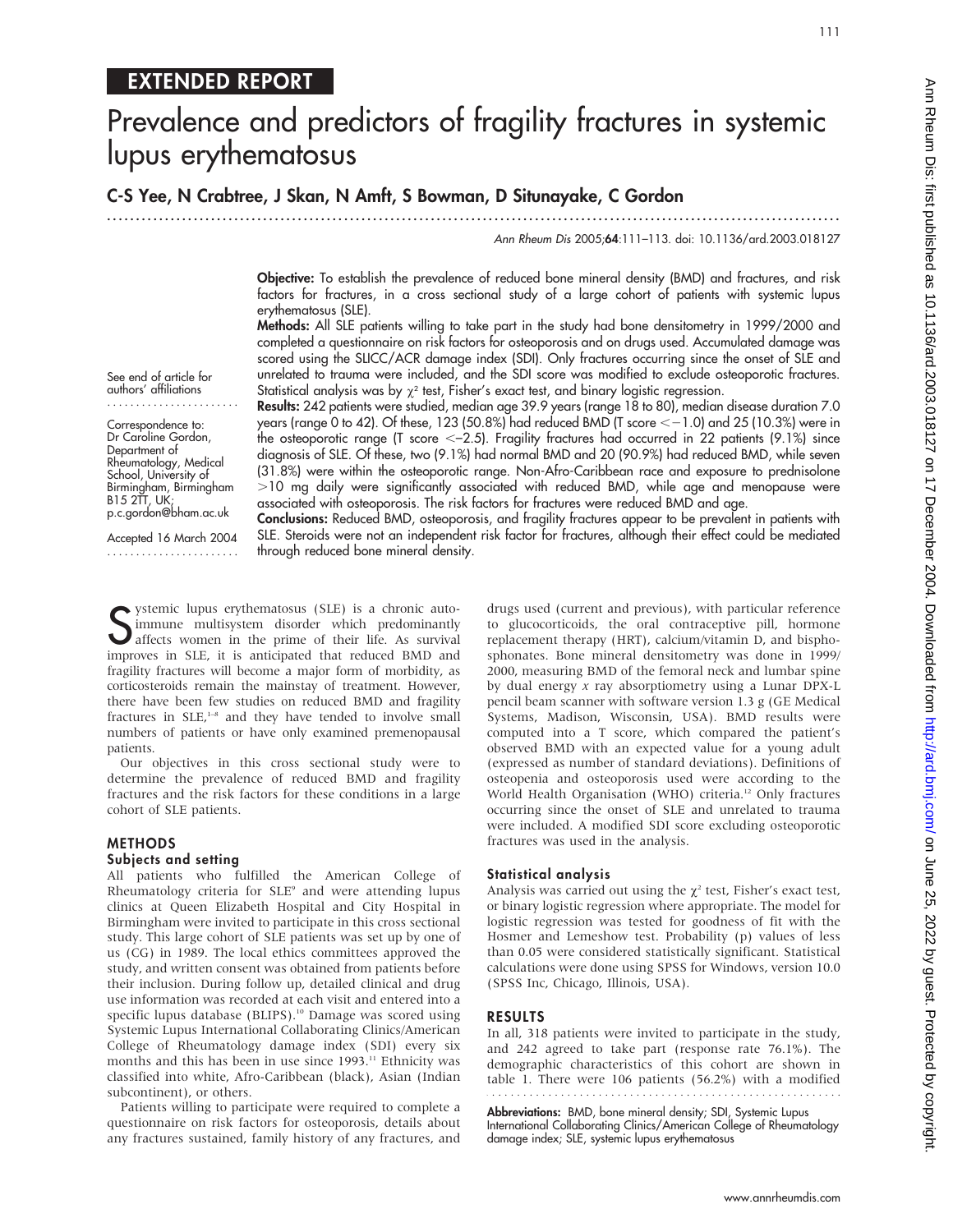| Age (years), median (range)              | 39.9 (18 to 80) |
|------------------------------------------|-----------------|
| Female sex (%)                           | 231 (95.5)      |
| Race (%)                                 |                 |
| White                                    | 153 (63.2)      |
| Afro-Caribbean                           | 40 (16.5)       |
| Asian                                    | 37 (15.3)       |
| Others                                   | 12(5.0)         |
| Disease duration (years), median (range) | 7 (0 to 42)     |
| Body mass index (%)                      |                 |
| Underweight $(<18.5)$                    | 9(3.7)          |
| Normal (18.5 to 24.9)                    | 107 (44.2)      |
| Overweight (≥25.0)                       | 126 (52.1)      |

damage index of 1 or more at the time of bone mineral densitometry. The menopausal status of the 231 female patients was: 126 (54.5%) premenopausal, 39 (16.9%) premature menopause, 64 (27.7%) normal menopause. The menopausal status of two female patients was not known as the questionnaire was incompletely filled in. The prevalence of other known risk factors for osteoporosis in this cohort is shown in table 2.

Fourteen patients (5.8%) were taking bisphosphonates, nine (3.7%) had previous exposure to bisphosphonates, and 89 (36.8%) were taking calcium and vitamin D supplements at the time of bone densitometry. There was history of exposure to HRT in 32 patients (13.2%), while 16 were still on it at the time of the scan. There were 138 patients (57.0%) who had exposure to the oral contraceptive pill: 88 with combined oestrogen-progestogen, 16 with progestogen only, and 34 uncertain of the type.

#### Bone mineral densitometry

In all, 123 patients (50.8%) had reduced BMD (T score less than  $-1.0$ ) and 25 (10.3%) were in the osteoporotic range (T score less than  $-2.5$ ). Ten patients (8.1%) with reduced BMD were taking bisphosphonates at the time of the scan, while only three (12%) of those patients in the osteoporotic range were taking bisphosphonates at that time.

Univariate analysis showed that age, non-Afro-Caribbean race, low body mass index (underweight, <18.5 mg/m<sup>2</sup>), menopause, disease duration, modified SDI  $>0$ , and exposure to prednisolone  $>10$  mg/day were associated with reduced BMD, while exposure to the oral contraceptive pill was protective against reduced BMD. Further analysis of exposure to oral contraceptives did not show any difference between combined oestrogen-progestogen or progestogenonly preparations. Age, menopause, disease duration, and modified damage index  $>0$  were significantly associated with osteoporosis in univariate analysis. Similarly, exposure to oral contraceptives was protective against osteoporosis.

|                                                | Table 2 Prevalence of risk factors for osteoporosis in |  |
|------------------------------------------------|--------------------------------------------------------|--|
| 242 patients with systemic lupus erythematosus |                                                        |  |

| <b>Risk factor</b>                    | Prevalence (%) |
|---------------------------------------|----------------|
| Currently taking oral corticosteroids | 176 (72.7)     |
| Ever had intravenous pulse steroids   | 63 (26)        |
| Ever had prednisolone $>10$ mg/day    | 179 (74)       |
| Ever had prednisolone >29 mg/day      | 61(25.2)       |
| Ever smoked                           | 85 (35.1)      |
| Ever had alcohol > 20 units/week      | 4(1.7)         |
| Ever avoided dairy products           | 28 (11.6)      |
| Ever confined to bed for $>2$ months  | 28 (11.6)      |

With multivariate analysis, non-Afro-Caribbean race and exposure to prednisolone  $>10$  mg/day were significantly associated with reduced BMD. Age and menopause were associated with osteoporosis in multivariate analysis (table 3). However, the 95% confidence interval of the odds ratio for menopause was large, reflecting the small number of patients with osteoporosis in this cohort.

### Fragility fractures

There were 22 patients (9.1%) with fragility fractures since the diagnosis of SLE. All of them were female. Of these, two (9.1%) had normal BMD and 20 (90.9%) had reduced BMD, with seven (31.8%) within the osteoporotic range. Most of these patients (81.8%) were menopausal. Only three patients (13.6%) were taking bisphosphonates at the time of the scan.

Univariate analysis showed that age, disease duration, menopause, non-Afro-Caribbean race, modified SDI, and reduced BMD were associated with fractures, while exposure to oral contraceptives was protective. Only reduced BMD and age were predictors of fractures in multivariate analysis (table 4). Steroid exposure was not significantly associated with fragility fracture.

## **DISCUSSION**

We found a high prevalence of reduced BMD (50.8%), osteoporosis (10.3%), and fragility fracture (9.1%) in our SLE cohort, considering that 70.7% of our patients were not more than 50 years of age. Our figures were similar to previous studies by Kipen et al,<sup>5</sup> who found a prevalence of 44.3% for reduced BMD and 13.4% for osteoporosis, and by Ramsey-Goldman et al,<sup>8</sup> who reported low trauma fractures in 12.3% of their cohort. Although our study had a relatively large number of patients in the cohort, one of its limitations is the small number with osteoporosis and fragility fracture.

We did find a significant association between steroid exposure and reduced BMD. This is not surprising, as steroids are a well recognised cause of osteoporosis and fractures. Previous studies by Kipen et  $a^1$ <sup>5</sup> and the Hopkins Lupus Cohort<sup>13</sup> have found that cumulative steroid dose is associated with reduced BMD or osteoporosis. Unfortunately, we did not have the cumulative steroid dose in our study. It is also not unexpected that Afro-Caribbean race is protective against reduced BMD, as Afro-Caribbeans tend to have higher BMD than whites.<sup>14</sup>

In our study, reduced BMD appeared to be the strongest risk factor for fragility fractures. We did not find a significant association on multivariate analysis between exposure to different glucocorticoid doses and fractures. There has been only one previous study, by Ramsey-Goldman et al, looking at lowtrauma fractures following the diagnosis of SLE.<sup>8</sup> These investigators found that longer exposure to steroid was independently associated with fractures, which is in contrast to our result. However, in that study they looked at the duration of exposure (rather than the dose) and data on BMD were not collected, which may explain the difference. It is likely that the

|                                               | Odds ratio (95% CI)   |                     |  |
|-----------------------------------------------|-----------------------|---------------------|--|
| Predictor                                     | <b>Reduced BMD</b>    | Osteoporosis        |  |
| Non-Afro-Caribbean<br>Ever taken prednisolone | $2.5$ (1.2 to $5.4$ ) |                     |  |
| $>$ 10 mg/day                                 | $2.1$ (1.1 to 4.2)    |                     |  |
| Menopause                                     |                       | 13.3 (1.6 to 111.1) |  |
| Age                                           |                       | $1.0$ (1.0 to 1.1)  |  |